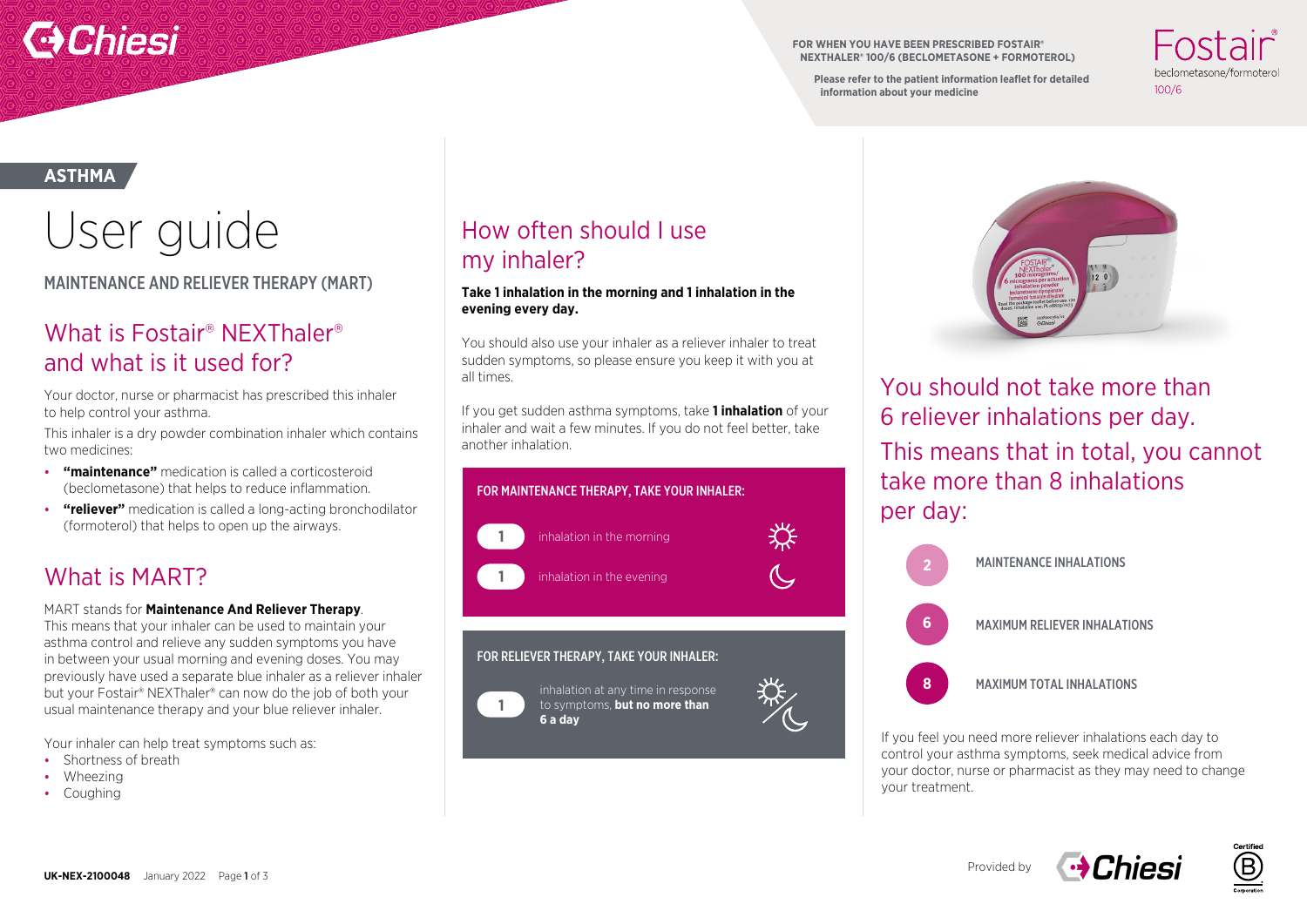## **C**Chiesi



### How do I use my inhaler?

Before taking your dose, check the number of doses left on the dose counter. If the counter shows '0' there are no doses left. Do not use a new inhaler if the number shown on the dose counter is less than 120. Take your inhaler to your pharmacist for disposal and get a **new** one.



**Open the cover fully** with your inhaler in the upright position.

Note the number of doses left on the dose counter.



You may hear or feel a click when the dose has been released from the device. You may notice a taste when you take your dose. **After the click, continue to inhale deeply to ensure the dose reaches the lungs.** 

Remove your inhaler from your mouth. Hold your breath for 5 to 10 seconds or as long as is comfortable.

**Breathe out slowly.** 

**Close the cover fully** with the inhaler in the upright position.

**Check that the dose counter has gone down by one. This will indicate that you have successfully inhaled a dose.** 



Whenever possible, stand or sit in an upright position when inhaling.

Before inhaling, breathe out as far as is comfortable. Do not breathe out through your inhaler.

Lift your inhaler up, bring it to your mouth and place your lips around the mouthpiece. Do not cover the air vent when holding your inhaler and do not inhale through the air vent.

**Take a forceful and deep breath through your mouth.** 



To take a second dose, repeat the steps outlined on this page.